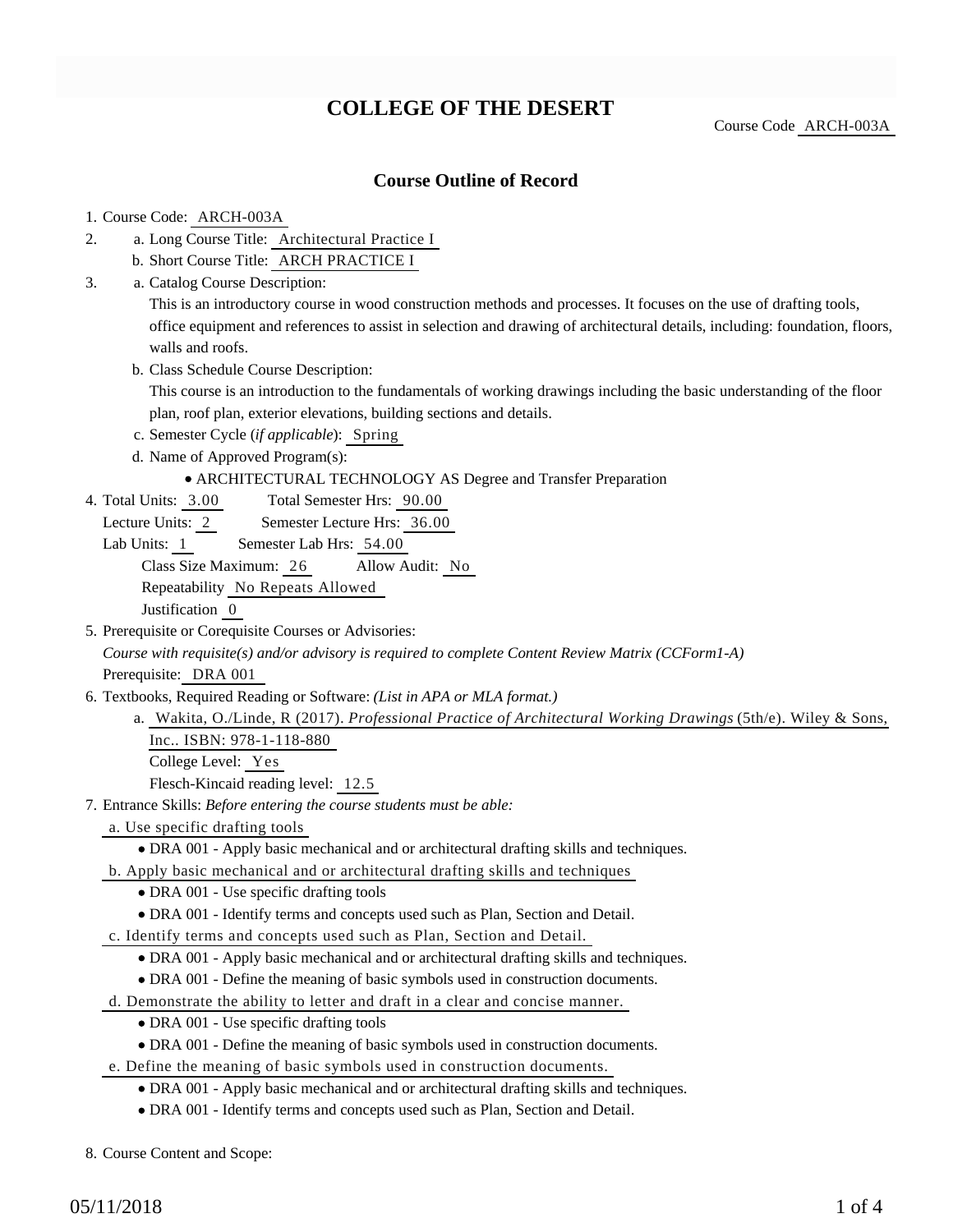## ARCH 003A-Architectural Practice I

#### Lecture:

- a. Introduction to the principles and practices of architectural detailing.
- b. The essentials: Lettering and Line work (Vocabulary of architectural lines)
- c. Rules of detailing: sequence of construction documents
- d. Introduction to the California Building Code (CBC)
- e. Footing and foundation details: slab, stem wall, foundation walls, retaining walls
- f. Wall framing details: anchor bolts, hold-downs and other connections
- g. Roof and ceiling details and connections
- h. Door and window details
- i. Stair details
- j. Wood beam and girder connections
- k. Development of Design Workbook
- l. Basic sketching techniques to develop appropriate details

#### Lab: *(if the "Lab Hours" is greater than zero this is required)*

a. Drawing of floor plan including all essential labeling, dimensioning and notations. b. Drawing of roof plan including basic calculations for amount of roof vents required. c. Drawing of exterior elevations including all projections, notations and labeling. d. Drawing of building sections and wall detail(s) including all projections, notations and labeling. e. Drawing of electrical plan including application of electrical symbols, schematic wiring, electrical load calculations, and basic electrical codes.

#### 9. Course Student Learning Outcomes:

1.

Apply standard conventions used in Architectural working drawings. (Cognitive)

2.

Recognize the basic features of wood frame construction in graphic form. (Affective)

#### 3.

Develop a basic set of plans, elevations, building sections, and details commonly included in Architectural working drawings. (Psychomotor)

10. Course Objectives: Upon completion of this course, students will be able to:

a. Demonstrate advanced proficiency in architectural drafting, and lettering

- b. Demonstrate the ability to recognize the appropriate use of standard conventions and symbols used in the design professions.
- c. Explain the basic features of wood frame construction.
- d. Demonstrate the ability to draw appropriate solutions of assigned construction details

e. Demonstrate the ability to use the in-class library resources to evaluate the appropriate response to construction details

f. Develop a Design Notebook as an organizational system for all completed drawings, notes, handouts and other assignments

g. Demonstrate the ability to lay-out and draw architectural details, and sections at an acceptable level of proficiency

h. Develop and demonstrate basic sketching skills used to represent the communication link in drawing architectural details

11. Methods of Instruction: *(Integration: Elements should validate parallel course outline elements)* 

- a. Demonstration, Repetition/Practice
- b. Discussion
- c. Lecture

#### Other Methods:

a. Lecture and overhead projections b. Individual student desk critiques c. Weekly pin-ups of student's assignments and critique d. Demonstrations of acceptable drawing practices by instructor e. Classroom discussions and problem solving strategies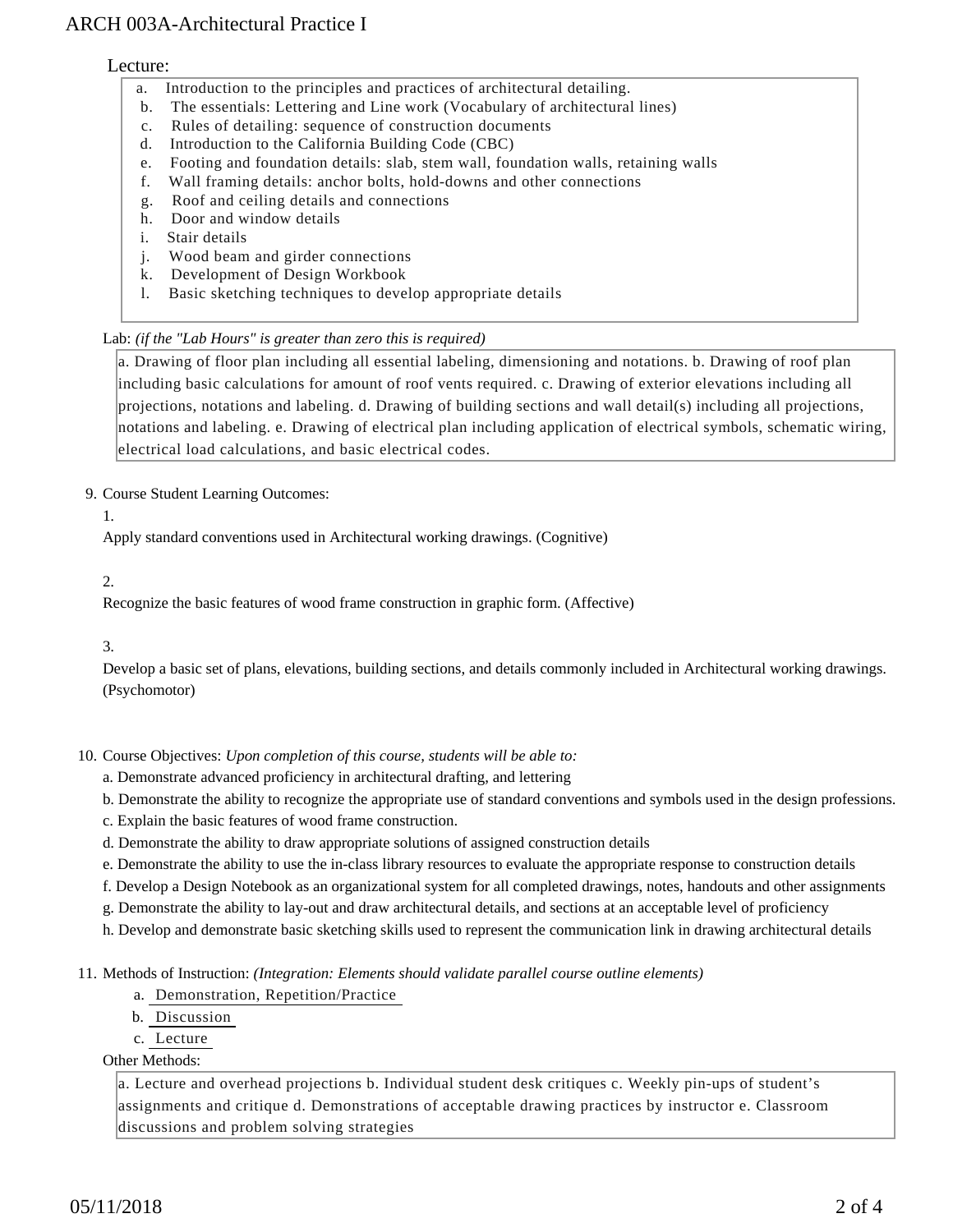## ARCH 003A-Architectural Practice I

12. Assignments: (List samples of specific activities/assignments students are expected to complete both in and outside of class.) In Class Hours: 90.00

Outside Class Hours: 72.00

a. In-class Assignments

a. Classroom participation during lectures is expected and required b. View overheads and develop notes for use in assignments c. Semester-long work on various simple working drawings

b. Out-of-class Assignments

a. Respond to desk critiques by demonstrating improvement in assignments b. Demonstrate improved skills based on pin-ups and critiques c. Semester-long work on various simple working drawings

- 13. Methods of Evaluating Student Progress: The student will demonstrate proficiency by:
	- Laboratory projects
	- Presentations/student demonstration observations
	- Student participation/contribution
- 14. Methods of Evaluating: Additional Assessment Information:

a. Written assignments b. Lecture and studio participation c. Weekly drawing assignments d. Research and library skills (critical thinking skills assignments) e. Weekly quizzes f. Mid-term project g. Final project

15. Need/Purpose/Rationale -- All courses must meet one or more CCC missions.

PO - Career and Technical Education

Fulfill the requirements for an entry- level position in their field.

Apply critical thinking skills to execute daily duties in their area of employment.

- Apply critical thinking skills to research, evaluate, analyze, and synthesize information.
- Transfer to a higher level learning institution
- IO Aesthetics

Apply and relate theories of aesthetics to everyday life.

Apply imagination to artistic expression.

Value appearance in terms of how pleasing it is in movement, form, and function.

IO - Critical Thinking and Communication

Apply principles of logic to problem solve and reason with a fair and open mind.

16. Comparable Transfer Course

| <b>University System</b> | Campus | <b>Course Number</b> | <b>Course Title</b> | <b>Catalog Year</b> |
|--------------------------|--------|----------------------|---------------------|---------------------|
|--------------------------|--------|----------------------|---------------------|---------------------|

17. Special Materials and/or Equipment Required of Students:

Required Material? <sup>18.</sup> Materials Fees:

# **Material or Item Cost Per Unit Total Cost Per Unit Total Cost Per Unit Total Cost Per Unit Cost Per Unit Total Cost Per Unit Cost Per Unit Cost Per Unit Cost Per Unit Cost Per Unit Cost Per Unit Cost Per Unit Cost Per Uni**

19. Provide Reasons for the Substantial Modifications or New Course:

Periodic Course Update

- a. Cross-Listed Course *(Enter Course Code)*: *N/A* b. Replacement Course *(Enter original Course Code)*: *N/A* 20.
- 21. Grading Method *(choose one)*: Letter Grade Only
- 22. MIS Course Data Elements